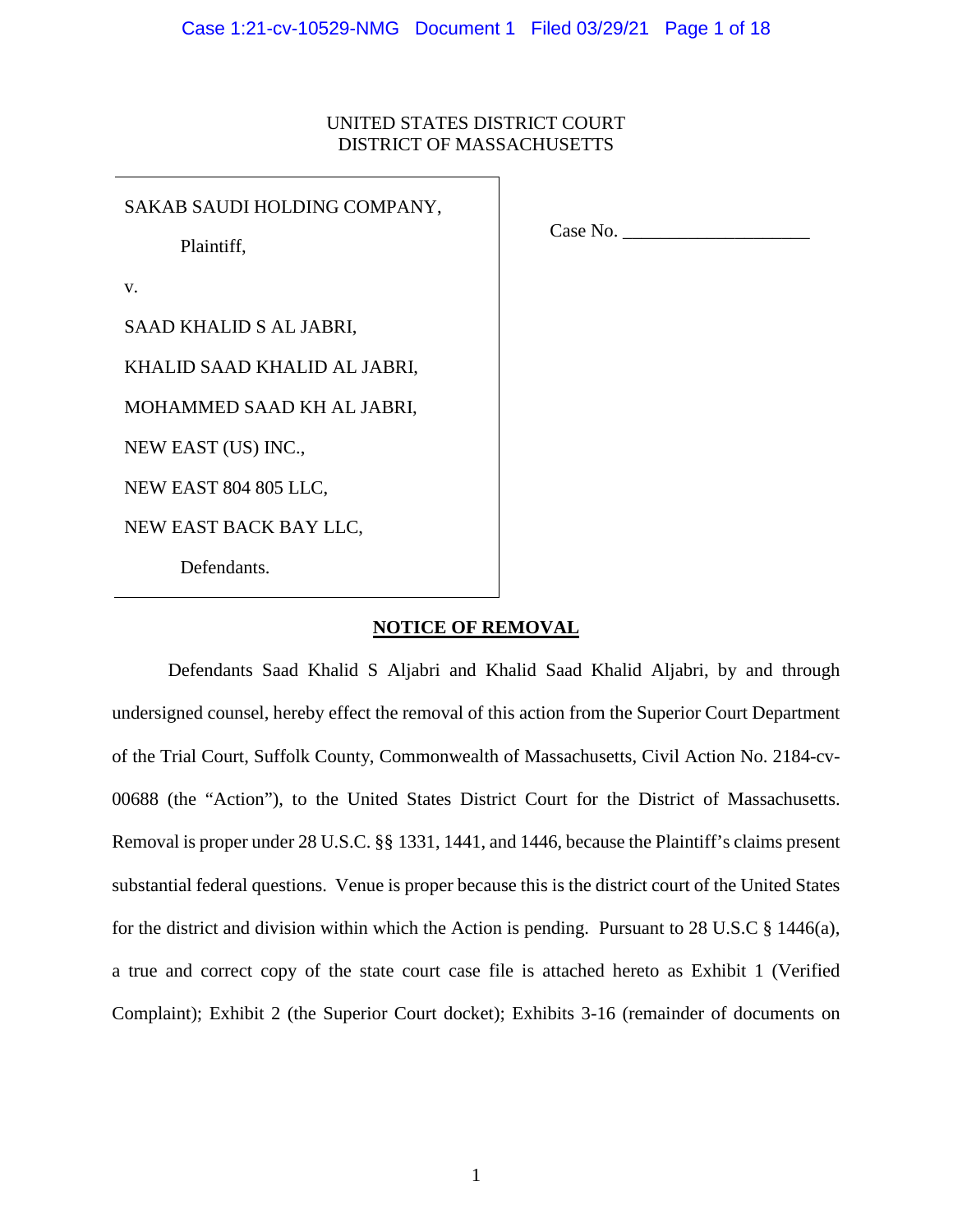### Case 1:21-cv-10529-NMG Document 1 Filed 03/29/21 Page 2 of 18

Superior Court docket<sup>1</sup>), and incorporated by reference herein. These Exhibits include all process, pleadings, motions, and orders filed in this case. A true and correct copy of the docket for this Action is attached as Exhibit 2.

### **I. BACKGROUND**

1. This Action purports to be brought by Sakab Saudi Holding Company ("Plaintiff" or "Sakab") but in reality is directed by the current Crown Prince of Saudi Arabia, Mohammed bin Salman, against a perceived political rival aligned with the former Crown Prince of Saudi Arabia, Mohammed bin Nayef. In a widely publicized palace coup, bin Salman supplanted bin Nayef as Crown Prince, detained him, and ultimately had him extrajudicially disappeared. $^{2}$  Since the coup, bin Salman has pursued political rivals and opponents with abandon, using every means at his disposal to quash dissent and consolidate power. As the United States Office of the Director of National Intelligence recently confirmed, this includes but is not limited to approving the murder of journalist Jamal Khashoggi.<sup>3</sup> This Action is bin Salman's latest attack in a violent campaign to silence Defendant Dr. Saad Aljabri ("Dr. Saad"), who poses a threat to bin Salman

<sup>1</sup> Exhibit 3 contains all documents filed on the Superior Court docket, except for the exhibits to the Affidavit of Abdulaziz Alnowaiser (Doc. No. 3 in Superior Court), which are attached as Exhibits 4-16.

<sup>2</sup> *See generally* Ben Hubbard, Mark Mazzetti & Eric Schmitt, *Saudi King's Son Plotted Effort to Oust His Rival*, New York Times (July 18, 2017), available at https://www.nytimes.com/2017/07/18/world/middleeast/saudi-arabia-mohammed-bin-nayefmohammed-bin-salman.html; Bill Bostock, *MBS is stamping out the final threat to his rule, bringing an end to his 3-year coup marked by power grabs, forced disappearances, and assassinations*, Business Insider (Aug. 12, 2020), available at https://www.businessinsider.com/saudi-arabia-mbs-final-threats-saad-aljabri-mohammed-binnayef-2020-8.

<sup>3</sup> *See, e.g.*, Office of the Director of National Intelligence, *Assessing the Saudi Government's Role in the Killing of Jamal Khashoggi* (Feb. 11, 2021), available at https://www.dni.gov/files/ODNI/documents/assessments/Assessment-Saudi-Gov-Role-in-JK-Death-20210226v2.pdf (concluding that "bin Salman approved an operation in Istanbul, Turkey to capture or kill Saudi journalist Jamal Khashoggi).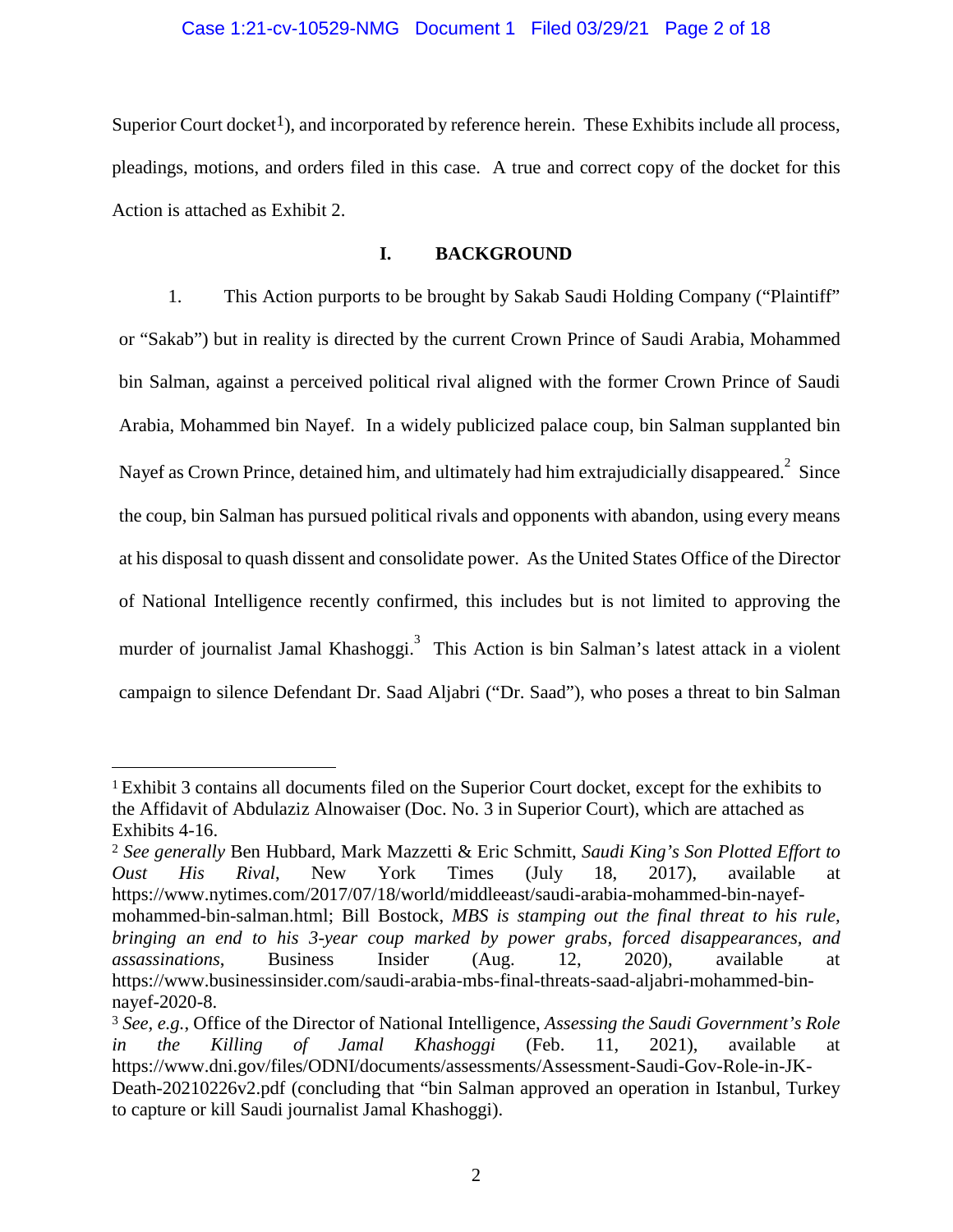### Case 1:21-cv-10529-NMG Document 1 Filed 03/29/21 Page 3 of 18

by virtue of his close relationships with the former Crown Prince bin Nayef and the United States Government. And though framed as a commercial dispute, this Action implicates serious federal interests.

2. Plaintiff Sakab is a company created in 2008 by the former Crown Prince Mohammed bin Nayef, supported by bin Nayef's then-Chief of Staff Dr. Saad, pursuant to an order of the former King of Saudi Arabia. Sakab was created with the primary purpose of funding and undertaking clandestine and sensitive operations in partnership with the United States Government. These national security operations have helped to thwart terrorist attacks in the United States, and the United States Government continues to rely on programs established through Sakab with the support of Dr. Saad.4

3. Sakab is an instrumentality of the government of the Kingdom of Saudi Arabia. It is now controlled by Crown Prince Mohammed bin Salman.

4. What Plaintiff describes in the Complaint as Defendants' "fraudulent activity" refers to conduct undertaken at the direction of the then-leadership of the Kingdom of Saudi Arabia, at times in partnership with the United States.

5. After deposing bin Nayef and seizing power in 2017, bin Salman, in his capacity as Chairman of Saudi Arabia's so-called "Supreme Anti-Corruption Committee," issued a "top secret" order requiring ownership of Sakab to be "transferred" to the Saudi Public Investment

<sup>4</sup> Spencer S. Hsu & Shane Harris, *Former Saudi Intelligence Officer Accuses Crown Prince of Ordering His Assassination in Canada*, Washington Post, August 6, 2020, https://www.washingtonpost.com/local/legal-issues/former-saudi-intelligence-officer-accusescrown-prince-of-ordering-his-assassination-in-canada/2020/08/06/04aab9a4-d7e3-11ea-9c3bdfc394c03988\_story.html; Lucien Bruggeman, *In Wake of Khashoggi Report, ex-Saudi Spymaster's Assassination Plot Accusation May Complicate Riyadh Relations*, ABC News, March 2, 2021, https://abcnews.go.com/Politics/saudi-spymasters-assassination-plot-accusationcomplicates-riyadh-relations/story?id=76182523.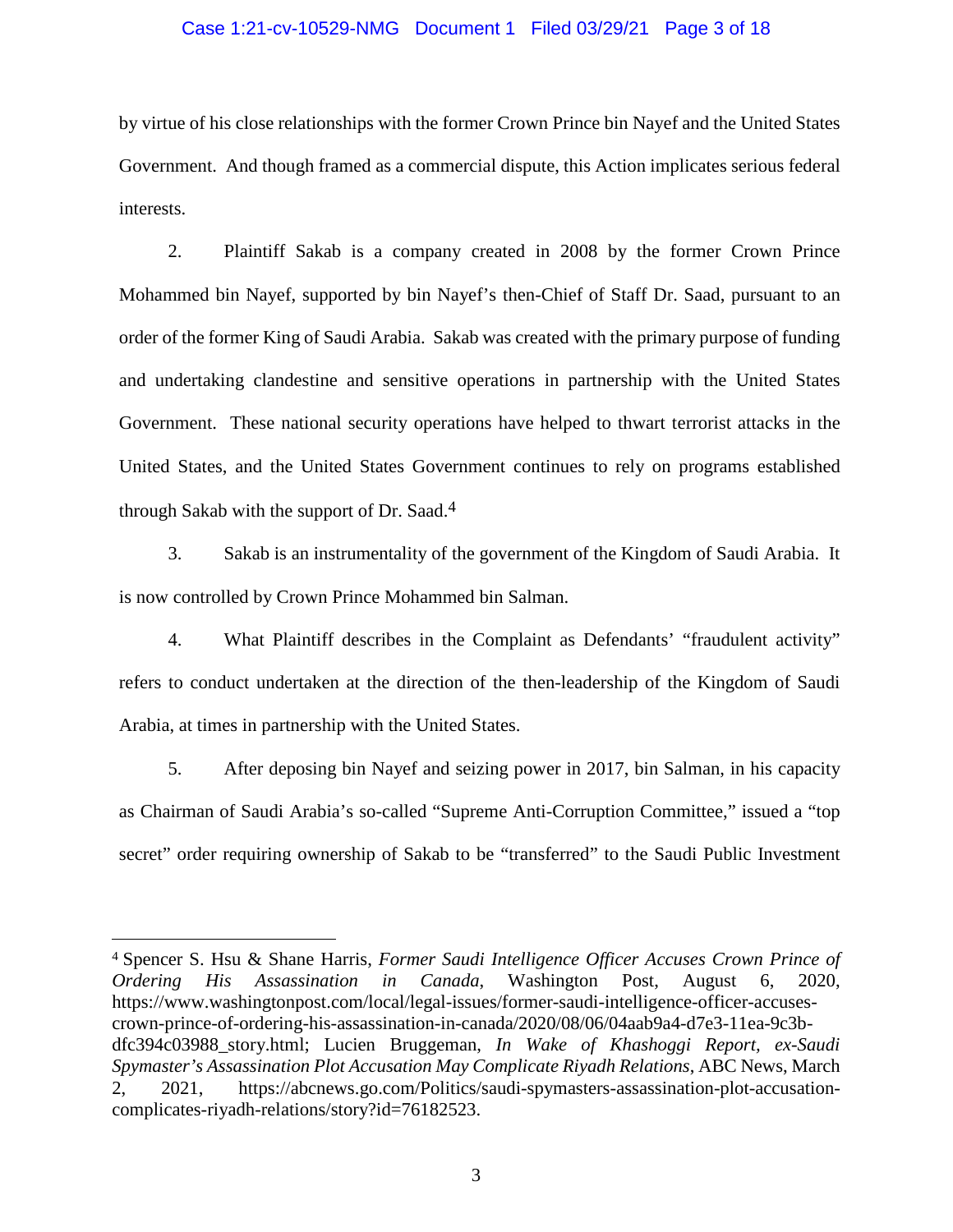### Case 1:21-cv-10529-NMG Document 1 Filed 03/29/21 Page 4 of 18

Fund, which bin Salman chaired. (Ex.  $1 \nvert 24$ ). This order was carried out over the following months. As a result, Sakab and similar companies, which had been owned and controlled by bin Nayef, were placed under bin Salman's control through the Public Investment Fund.

6. Since seizing power, bin Salman has carried out a series of actions purportedly targeting corruption but in reality aimed at consolidating his power and silencing his critics.<sup>5</sup> Deposing and disappearing Crown Prince Mohammad bin Nayef is one example. Bin Salman also has "arrested scores of princes and members of the kingdom's political and business elite in what was billed as an attempt to combat corruption among the higher echelons of the Saudi bureaucracy," but in reality was used "to remove people who could potentially pose a political threat."<sup>6</sup> And, as the U.S. Intelligence Community concluded, bin Salman also had a personal hand in the murder of Khashoggi, a former Saudi insider who was living in exile in the United States and a vocal critic of bin Salman.<sup>7</sup> Khashoggi is by no means the only victim: bin Salman has used actual and attempted extrajudicial killings, disappearances, and torture to silence many of his critics.8

<sup>5</sup> *See, e.g.*, *Saudi Arabia detains hundreds of government officials*, Al Jazeera (Mar. 16, 2020), https://www.aljazeera.com/news/2020/3/16/saudi-arabia-detains-hundreds-of-governmentofficials.

<sup>6</sup> *Id.*

<sup>7</sup> *See supra* n. 2; *see also* Stephanie Kirchgaessner, *US finds Saudi crown prince approved Khashoggi murder but does not sanction him*, The Guardian (Feb. 26, 2021), https://www.theguardian.com/world/2021/feb/26/jamal-khashoggi-mohammed-bin-salman-usreport.

<sup>8</sup> *See* Nicholas Kulish, *Ritz-Carlton Has Become a Gilded Cage for Saudi Royals*, N.Y. Times (Nov. 6, 2017), https://www.nytimes.com/2017/11/06/world/middleeast/ritz-carlton-riyadh-saudiprinces.html; *The High Cost of Change: Repression Under Saudi Crown Prince Tarnishes Reforms*, Human Rights Watch (Nov. 4, 2019), https://www.hrw.org/report/2019/11/04/high-costchange/repression-under-saudi-crown-prince-tarnishes-reforms (noting that "abusive practices have included extorting financial assets of detainees in exchange for their release outside of any legal process and seeking the death penalty against detainees for acts that do not resemble recognizable crimes").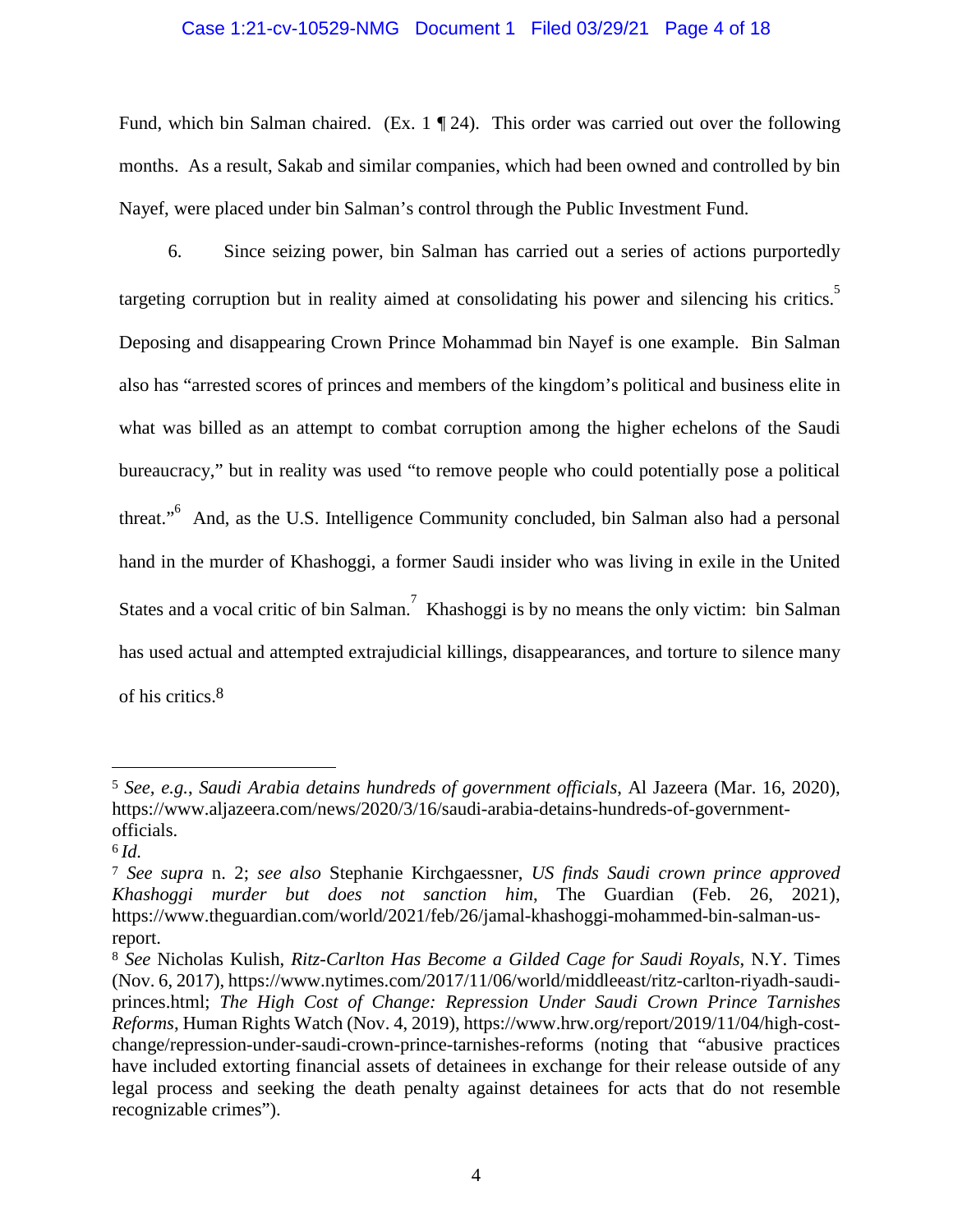### Case 1:21-cv-10529-NMG Document 1 Filed 03/29/21 Page 5 of 18

7. This Action purports to reflect a continuation of bin Salman's so-called anti-corruption campaign—this time in the courts of the United States. But in fact it is part of a wide-ranging scheme targeting Dr. Saad. In August 2020, months before Sakab instituted any legal proceeding against Dr. Saad, Dr. Saad filed a lawsuit in the U.S. District Court for the District of Columbia against Mohammed bin Salman, stating claims under the Torture Victim Protection Act, Pub. L. No. 102-256, 106 Stat. 73 (1992) (codified at 28 U.S.C. § 1350 note) and the Alien Tort Statute, 28 U.S.C. § 1350. These claims arose from bin Salman's attempts to assassinate Dr. Saad using similar extrajudicial methods to those he used to kill Jamal Khashoggi.<sup>9</sup> According to Plaintiff, that suit is a "separate action" unrelated to this Action. (Ex. 1 ¶ 90).

8. Although Plaintiff brought this suit in state court, Defendants hereby remove it to federal court because the case implicates serious federal interests and issues. Sakab was created with the primary purpose of carrying out covert and clandestine national security programs and operations in partnership with the United States Government. Plaintiff claims that Defendant Dr. Saad Aljabri absconded with some of Sakab's funds and that his actions constituted fraud, breach of fiduciary duty, and conversion. But the funds that Dr. Saad earned through Sakab with the blessing of the Kingdom's Crown Prince bin Nayef are inextricably linked to Sakab's sensitive operations, and an examination of Sakab's finances necessarily requires examining those operations. Adjudicating Plaintiff's claims will therefore require the Court to decide whether certain activities by Dr. Saad and the then-Crown Prince of Saudi Arabia bin Nayef, including covert counterterrorism operations in partnership with the United States Government, constituted fraud, breach of fiduciary duty, or conversion under the law of Saudi Arabia. To assess these

<sup>9</sup> *See Aljabri v. Mohammed Bin Salman Bin Abdulaziz Al Saud, et al.*, No. 1:20-cv-02146-TJK (D.D.C.), Am. Compl. ¶¶ 22, 24 (Feb. 4, 2021).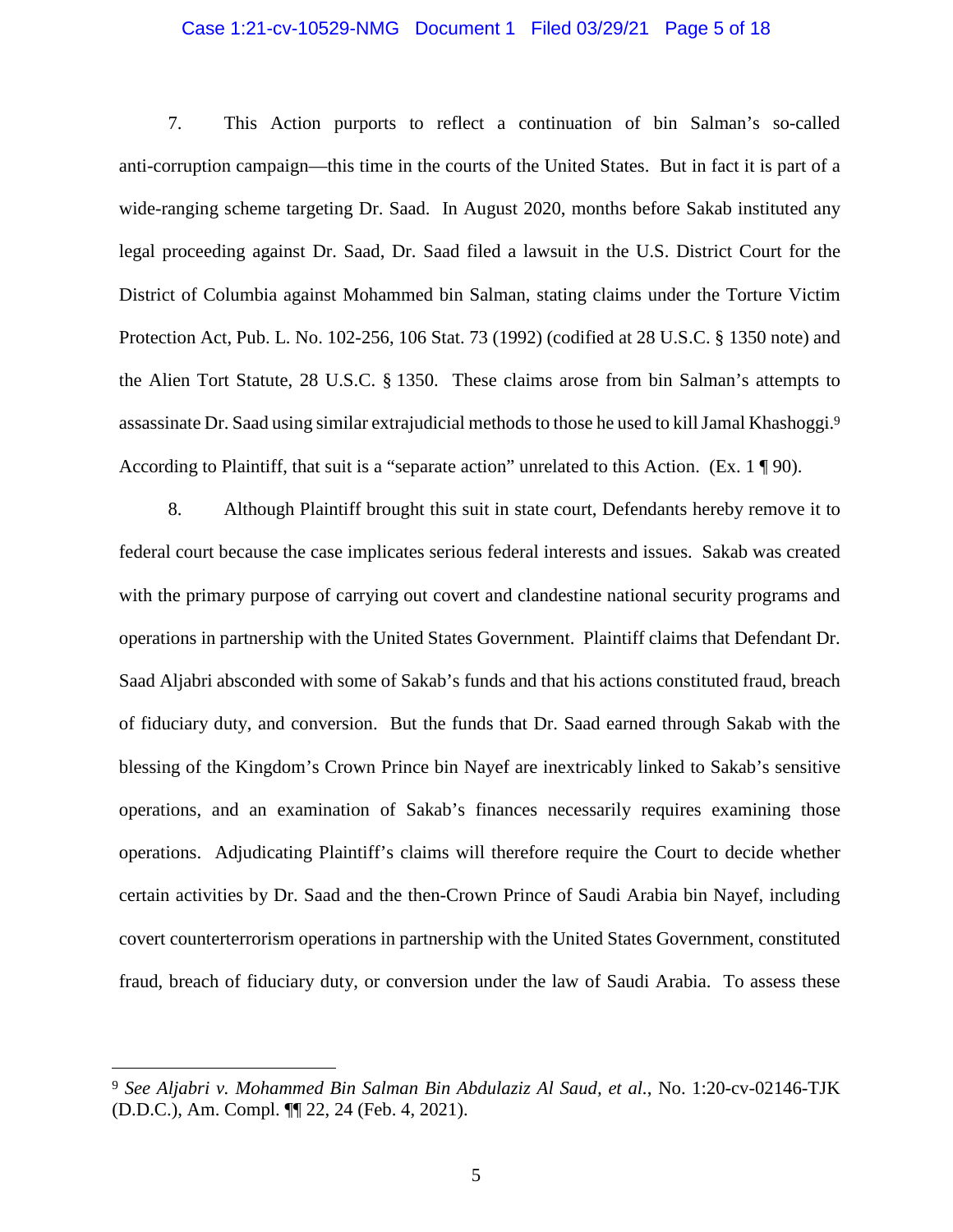### Case 1:21-cv-10529-NMG Document 1 Filed 03/29/21 Page 6 of 18

claims, the Court will necessarily need to examine Sakab's finances, including how they were used to finance sensitive programs operated in partnership with the United States Central Intelligence Agency, the United States National Security Agency, and the United States Department of Defense. As such, Plaintiff's claims of fraudulent activity at Sakab require examination of the counterterrorism and national security activities of the United States Government, raising disputed and substantial federal issues in this case.

9. Plaintiff's claims are also rooted in a political struggle between two crown princes of an absolute monarchy; the now-Crown Prince of the absolute monarchy of Saudi Arabia alleges that actions undertaken by the previous Crown Prince (and approved by the King) were unlawful. Plaintiff's claims thus call on the Court to apply the law of Saudi Arabia as it existed under former-Crown Prince bin Nayef as to whether certain business arrangements and financial transactions were proper, questions that implicate the government officials who authorized the arrangements and transactions, including the longtime partner of the United States Government, and now disappeared, Crown Prince bin Nayef.10 Assessing those claims implicates serious foreign policy interests of the United States Government.

10. Plaintiff's claims also represent a stark effort by a foreign sovereign to reach into the United States to target a perceived dissident and political opponent by attaching property, creating a substantial federal interest. And even before assessing Plaintiff's claims, the Court will

<sup>10</sup> In 2017, then-CIA Director Mike Pompeo presented Mr. bin Nayef with the George Tenet Medal for his "excellent intelligence performance" in the domain of counterterrorism. Bethan McKernan, *CIA Awards Saudi Crown Prince With Medal for Counter-Terrorism Work,* Independent (Feb. 13, 2017), https://www.independent.co.uk/news/world/middle-east/cia-saudi-arabia-crown-princemuhammed-bin-naye-medal-counter-terrorism-work-intelligence-a7577221.html.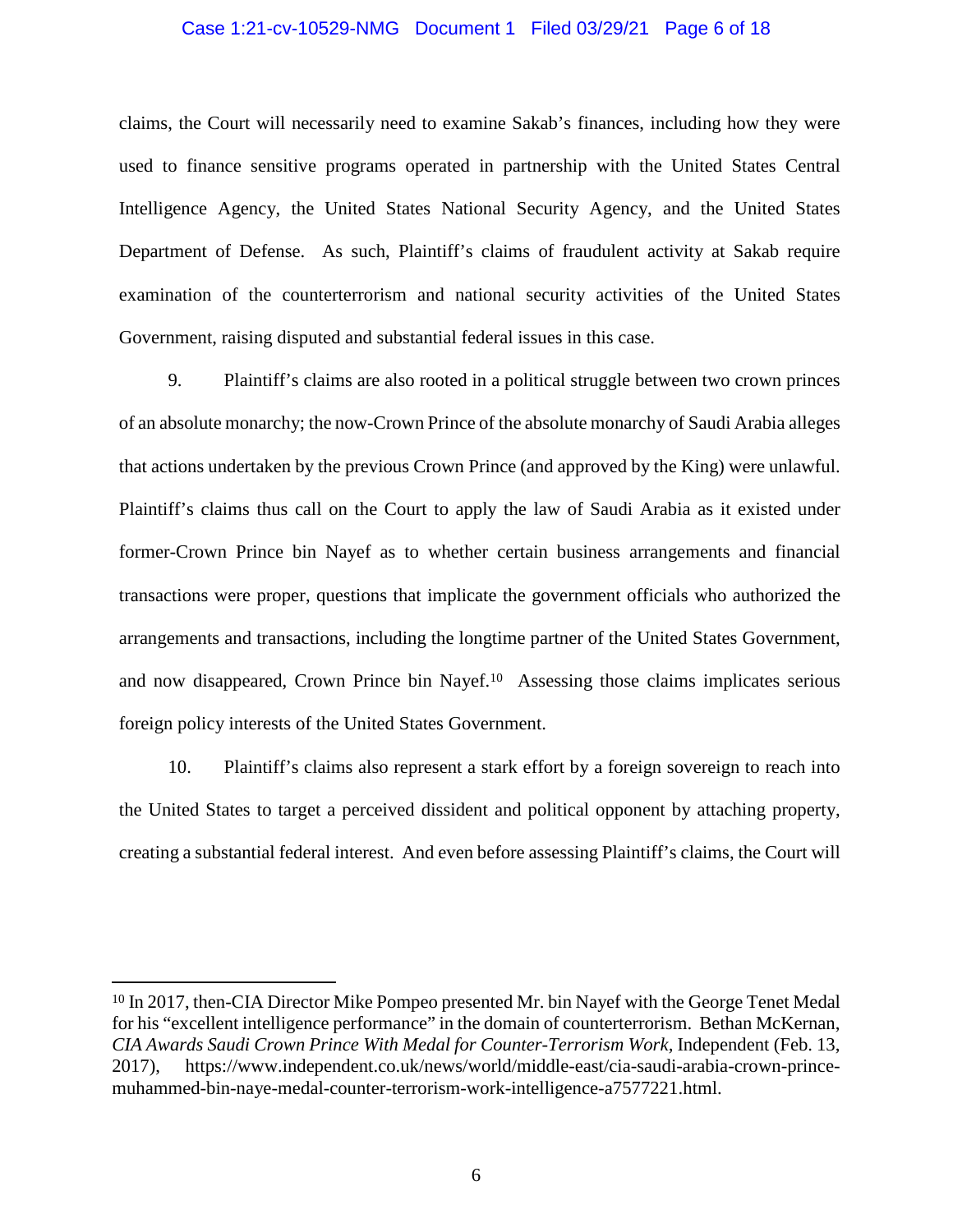### Case 1:21-cv-10529-NMG Document 1 Filed 03/29/21 Page 7 of 18

need to determine how the case should proceed in light of state secrets of the United States Government, an issue touching directly on the national security of the United States.

11. Plaintiff has attempted to frame what is in fact an international political dispute implicating U.S. national security interests as a dispute concerning nothing more than routine and legitimate commercial claims arising under Massachusetts state law. But Plaintiff fundamentally is asking the Court to examine a partnership between the government of Saudi Arabia and the intelligence and national security agencies of the United States Government, and to hold liable an ally (Dr. Saad) of a deposed foreign government official (bin Nayef) in aid of a purported "anticorruption" campaign directed by the same government official (bin Salman) who ousted Dr. Saad and bin Nayef. Federal issues and interests thus pervade Plaintiff's claims.

### **THE PARTIES**

12. Plaintiff Sakab is incorporated under the laws of the Kingdom of Saudi Arabia (the "Kingdom"), and its principal place of business is Riyadh, Saudi Arabia. (Ex. 1 ¶ 17).

13. Sakab is owned by Tahakom Investment Company, which is wholly owned by the Public Investment Fund of Saudi Arabia. (Ex. 1  $\P$  18, 24). In his capacity as Chairman of the Public Investment Fund, Crown Prince Mohammed bin Salman controls the activities of Plaintiff and other related companies.

14. Defendant Dr. Saad is a citizen of the Kingdom of Saudi Arabia, Malta, and a resident of Toronto, Ontario, Canada. Dr. Saad is a former Minister of State and senior intelligence officer in the Saudi government and advisor to former Crown Prince Mohammed bin Nayef. While serving at the Ministry of the Interior during bin Nayef's tenure as Minister and Crown Prince, Dr. Saad supported the then-King and Crown Prince in carrying out covert counterterrorism operations and other highly sensitive national security projects. These projects included providing assistance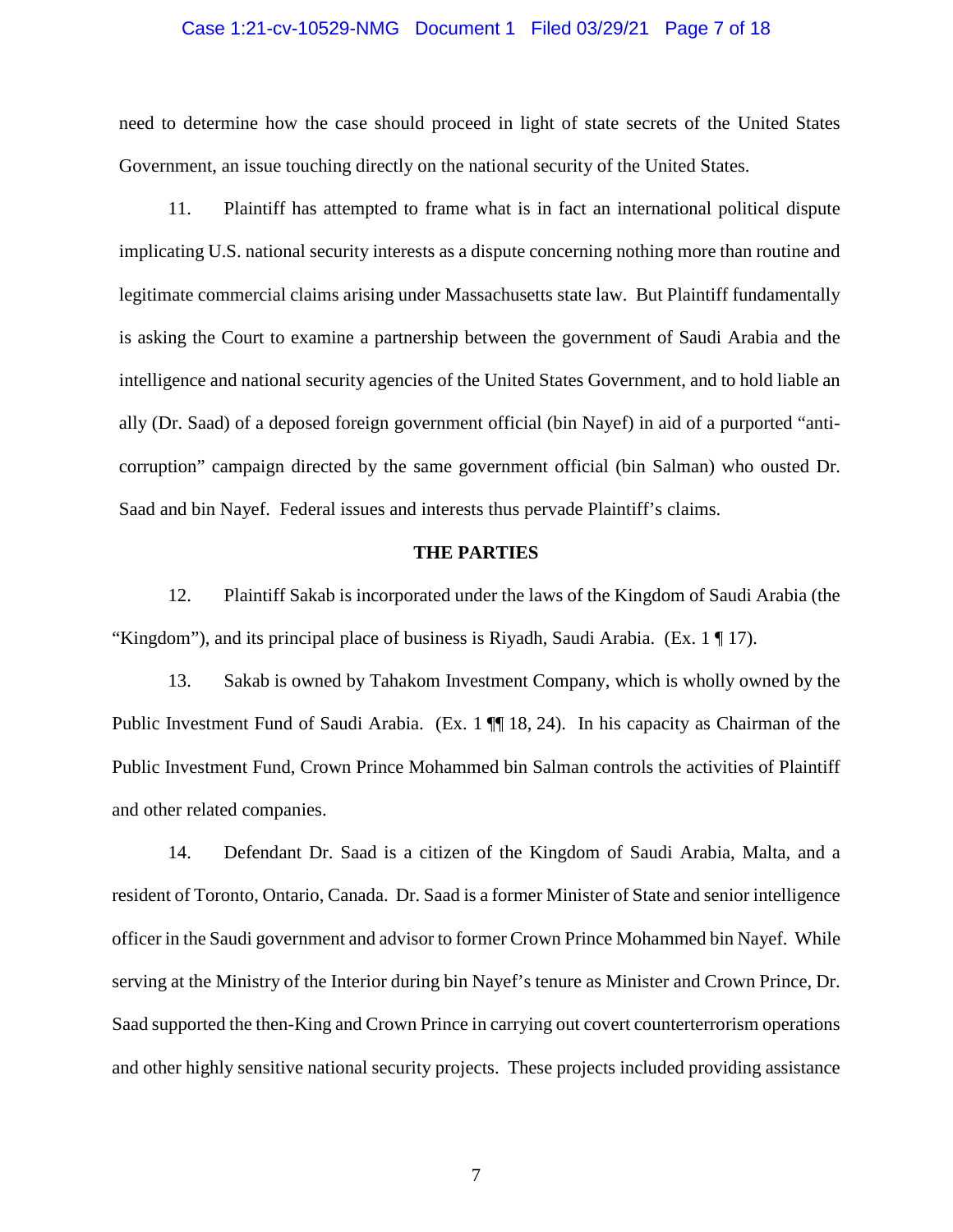### Case 1:21-cv-10529-NMG Document 1 Filed 03/29/21 Page 8 of 18

in establishing Sakab, the Plaintiff in this action, a company that carried out sensitive covert programs with the United States Government. Even after leaving office in September 2015, Dr. Saad continued to act as an advisor to bin Nayef and participated in bin Nayef's businesses including Plaintiff Sakab—while bin Nayef served as Crown Prince. The United States Department of State has recognized that Dr. Saad "has been a valued partner to the United States Government, working closely with us to ensure the safety of Americans and Saudis," pursuing "shared counterterrorism efforts" that contributed to "keeping our citizens safe."<sup>11</sup>

15. Defendant New East (US) Inc., is incorporated under the laws of Delaware, with its principal place of business in New York, New York. Its Directors are Khalid Aljabri, Jonathan Wainwright (an attorney in the New York Office of Cadwalader, Wickersham & Taft), and Leonhard Toenz (an attorney based in Zurich, Switzerland).

16. Defendant Khalid Saad Khalid Aljabri is a son of Dr. Saad, and a citizen of the Kingdom. He is a cardiologist who lives in exile as a resident of Toronto, Ontario, Canada.

17. Defendant Mohammed Saad Kh Aljabri is a son of Dr. Saad, and a citizen of the Kingdom. He lives in exile as a resident of the United Kingdom.<sup>12</sup>

18. Defendant New East 804 805 LLC is a limited liability company organized under Massachusetts law. Its managers are Khalid Aljabri, Leonhard Toenz, and Jonathan Wainwright.

19. Defendant New East Back Bay LLC is a limited liability company organized under Massachusetts law. Its managers are Khalid Aljabri, Jonathan Wainwright, and Leonhard Toenz.

<sup>11</sup> Letter from Ryan M. Kaldahl, Acting Assistant Secretary, Bureau of Legislative Affairs, U.S. Dep't of State, to Sen. Patrick Leahy, U.S. Senate 1 (Aug. 6, 2020),

https://twitter.com/hsu\_spencer/status/1291766667639496706/photo/1.

<sup>&</sup>lt;sup>12</sup> In addition to the two named defendants, Dr. Saad has other children who were "disappeared" in March 2020 and who are currently being held at an undisclosed location in Saudi Arabia. *See Aljabri v. Mohammed Bin Salman Bin Abdulaziz Al Saud, et al.*, No. 1:20-cv-02146-TJK (D.D.C.), Am. Compl. ¶¶ 182–95 (Feb. 4, 2021).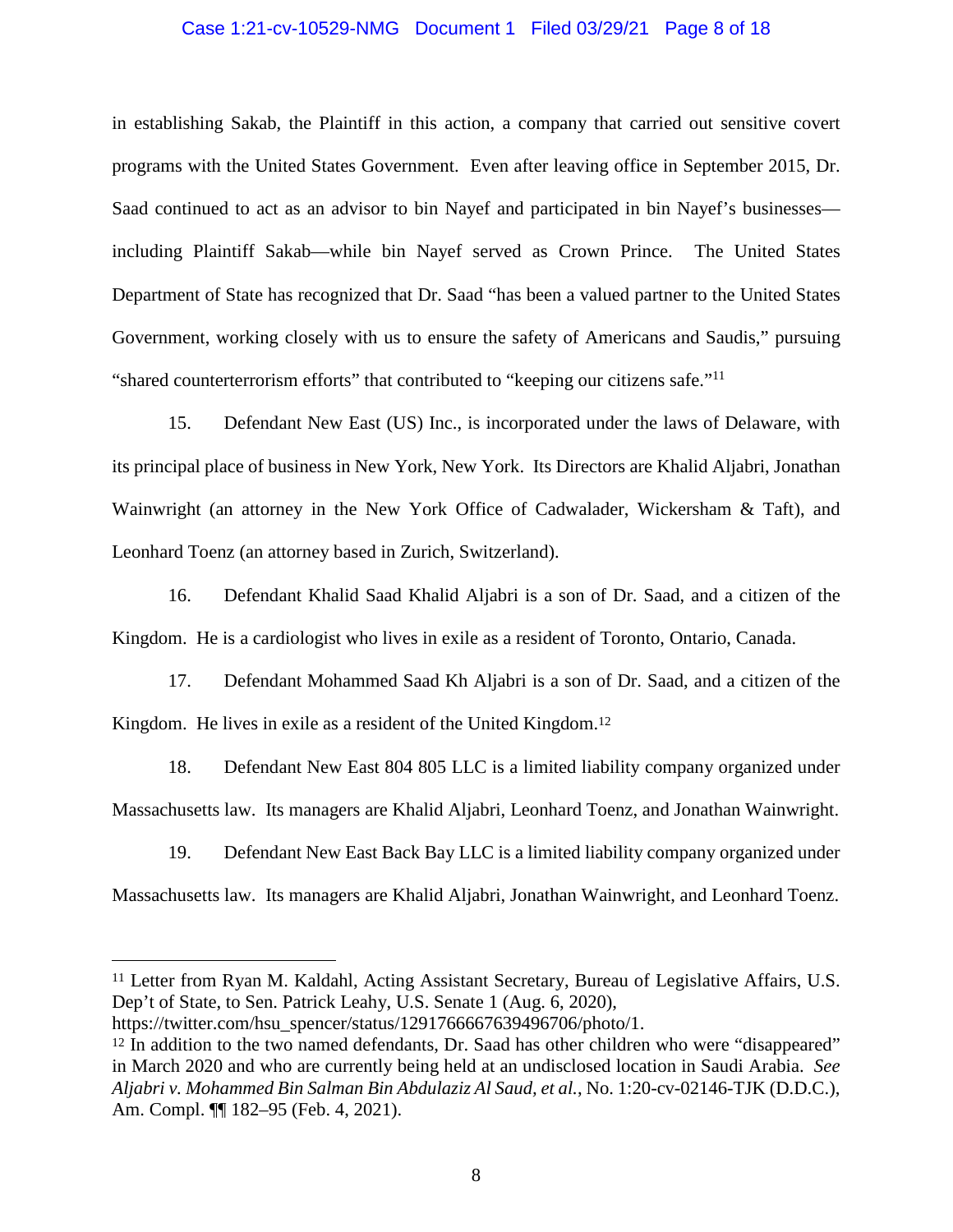### **SUMMARY OF PLEADINGS**

20. Plaintiff Sakab filed a Verified Complaint and Demand for Trial by Jury ("Complaint") in Suffolk Superior Court on March 24, 2021. (Ex. 1).

21. In the Complaint, Plaintiff alleges that Defendants purchased real property in Massachusetts with the proceeds of business activities that Plaintiff mischaracterizes as a "fraudulent scheme." (Ex. 1 ¶ 2).

22. According to the Plaintiff's own filings, the allegations in fact concern Defendant Saad Khalid S Aljabri's work on behalf of Sakab and 17 similar companies that were "established between 2008 and 2016 pursuant to a 2007 Royal Instruction issued by King Abdullah Bin Abdulaziz for the purpose of performing anti-terrorism activities in the public interest, and funded by the Kingdom's Ministry of Finance." (*See* Ex. 1 ¶ 17).

23. Plaintiff's own filings further make plain that King Abdullah bin Abdulaziz signed "Royal Instruction 19134/B, which increased the level of funding from the [Ministry of Finance] to be used by the [Ministry of Interior] for counter-terrorism activities." (Ex.  $1 \nvert 40$ ). According to Plaintiff's translation, the Royal Instruction stated that the increased funding "was to be managed by the [Ministry of Interior's] then-Assistant-Minister for Security Affairs Prince Mohammed Bin Nayef" in order to "'fight terrorism activities as the situation and public interest require,' and that it could be used to 'establish and fund investment intermediaries in the private sector as His Royal Highness sees to serve the public interest." (Ex. 1 ¶ 41 (quoting Royal Instruction)).

24. Plaintiff alleges that former Crown Prince bin Nayef distributed funds to Dr. Saad and others to support companies pursuant to the Royal Instruction, but, without further specification as to what constitutes common business practices in Saudi Arabia, Plaintiff states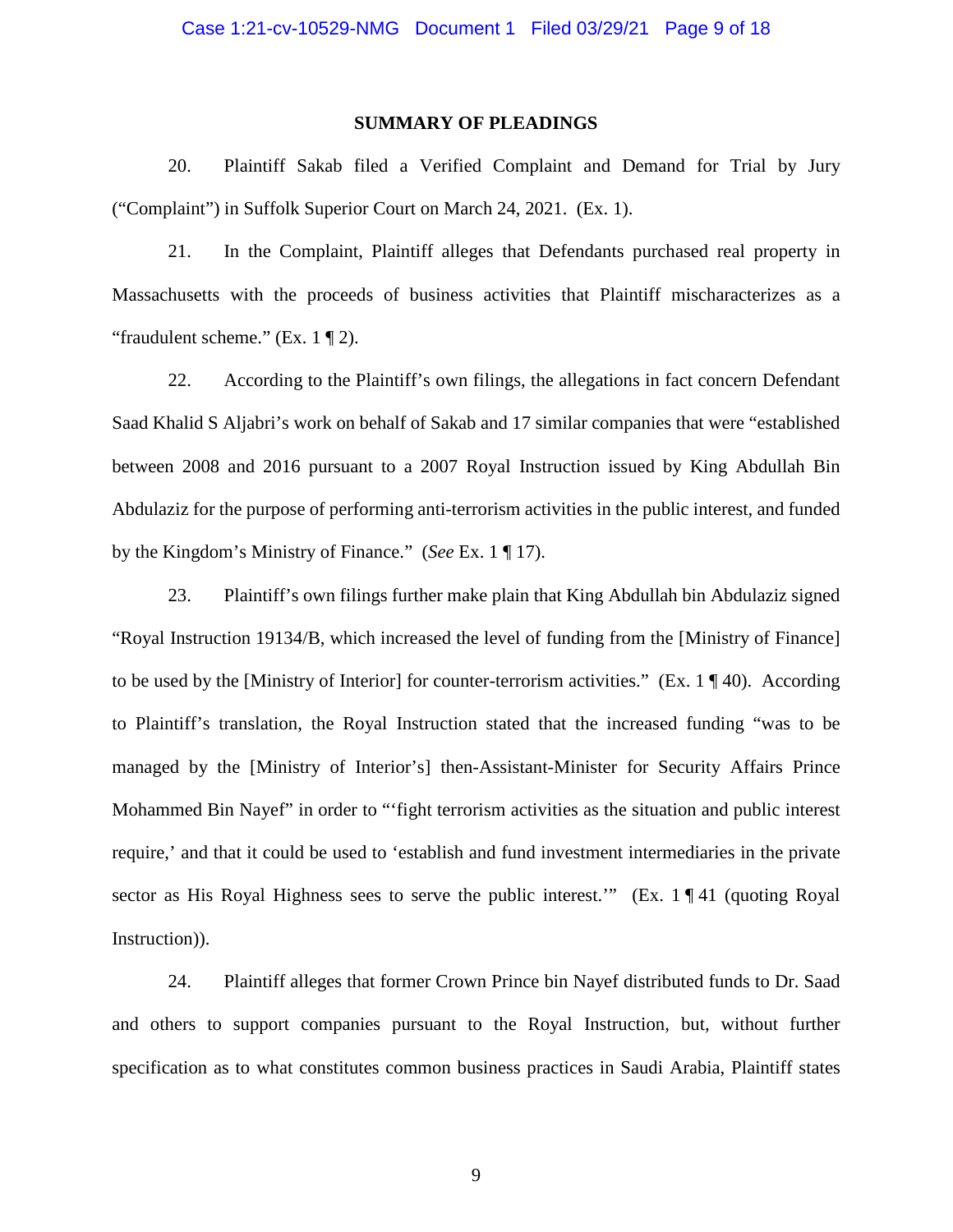### Case 1:21-cv-10529-NMG Document 1 Filed 03/29/21 Page 10 of 18

that the agreements accompanying those distributions were not on government letterhead or sealed "as would be customary under [Saudi] law and practice." (Ex  $1 \sqrt{42-43}$ ).

25. Plaintiff alleges that, instead of "fund[ing] counter-terrorism activities" in Saudi Arabia, "Sakab was used as a vehicle" for the fraudulent schemes. (Ex.  $1 \nvert 23$ ).

26. Plaintiff alleges that much of the funding for other companies created under the Royal Instruction was "directed first into accounts held by Sakab" (Ex. 1 ¶ 52), and that "aside from the co-conspirators' activities in furtherance of the fraudulent scheme," the other companies created under the Royal Instruction "also conducted legitimate business in a number of industries, including aviation, security and technology." (Ex. 1 ¶ 55).

27. The Complaint references an action in the Ontario Superior Court of Justice ("Ontario Action") in which Plaintiff, along with other co-plaintiffs, is litigating similar claims against the Defendants, along with other co-defendants. (Ex.  $1 \nparallel 1$ ). A recent preliminary order from the Ontario Action, originally obtained *ex parte*, is currently being appealed. The merits of the Ontario Action have not yet been adjudicated. Nor has the substantive legal position of the Defendants in that action been presented to the Ontario court.

28. While obscuring and distorting the counterterrorism mission made plain in its own filings, Plaintiff seeks compensatory damages, an order for Defendants to hold their assets in the Commonwealth of Massachusetts in constructive trust for the benefit of the Plaintiff, an order for the disgorgement of certain rents received by the Defendants from properties in the Commonwealth of Massachusetts, an order of attachment of the assets held by Defendants in the Commonwealth of Massachusetts, and an order piercing the corporate veil, among other relief. (Ex. 1, pp. 43–46).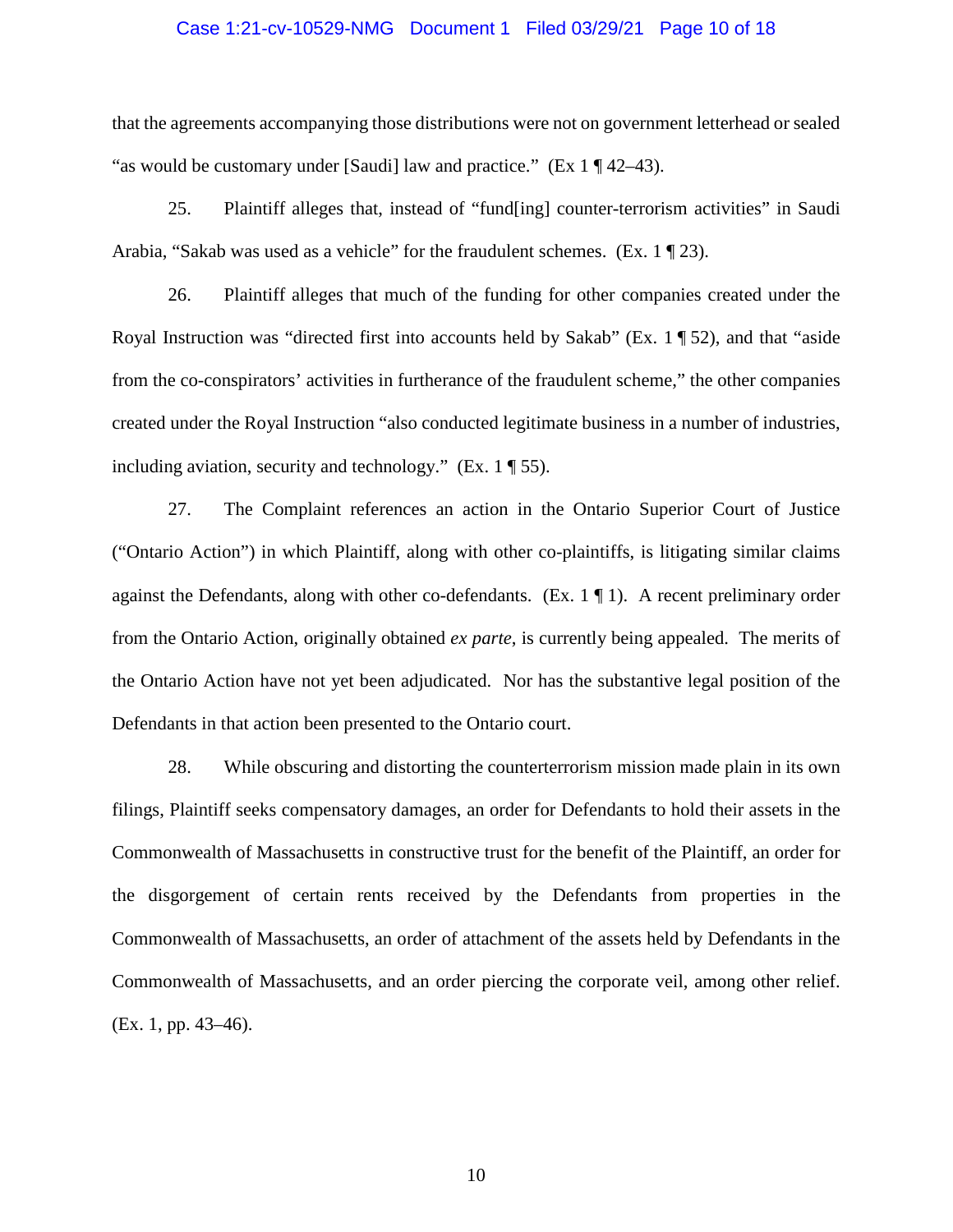### Case 1:21-cv-10529-NMG Document 1 Filed 03/29/21 Page 11 of 18

29. In conjunction with its Complaint in the underlying action, Plaintiff filed an Emergency Motion To Stay Proceedings (Ex. 3, p; 154); an Emergency Motion For Approval of Memorandums of Lis Pendens (Ex. 3, p. 86); an Emergency Motion For A Short Order of Notice and Other Relief (Ex. 3, p. 52); and an Emergency Motion for Attachment of Real Property (Ex. 3, p. 60).

30. Plaintiff acknowledged in its Emergency Motion For A Short Order of Notice and Other Relief that it plans to "seek to effect formal service on Defendants as provided in the applicable Massachusetts rules and statutes," but that "given the emergency nature of the Motions," it sought leave to "serve the papers in a manner reasonably calculated to provide actual and timely notice to Defendants." (Ex. 3, p 53). Plaintiff filed its "emergency" motions 61 days after obtaining a preliminary order in the Ontario Action, which Plaintiff cites as one basis for its motions.<sup>13</sup> (Ex. 1  $\P$  1). To date, service has not been effected on any defendant.

### **II. GROUNDS FOR REMOVAL**

### **A. The Court Has Jurisdiction Over This Action.**

31. Under 28 U.S.C. §§ 1331, 1441, and 1446, this Court has original jurisdiction over any action in which (1) the notice of removal has been filed within thirty days after receipt by the defendant, through service or otherwise, of a copy of an amended pleading, motion, order or other paper from which it may first be ascertained that the case is one which is or has become removable; and (2) the case presents a substantial federal question. Defendants satisfy these requirements, and this Action therefore may be removed pursuant to 28 U.S.C. §§ 1441 and 1446.

<sup>13</sup>Plaintiff also filed the "emergency" motions approximately two years after Plaintiff first received a report from Deloitte purportedly documenting the alleged fraud. (*See* Ex. 3, p. 105 (*Sakab Saudi holding Co., et al. v. Saad Khalid S Al Jabri, et al.*, No. CV-21-00655418-00CL, *Ruling on Set Aside Motions*, ¶ 22 (Ontario Superior Court of Justice Jan. 22, 2021)).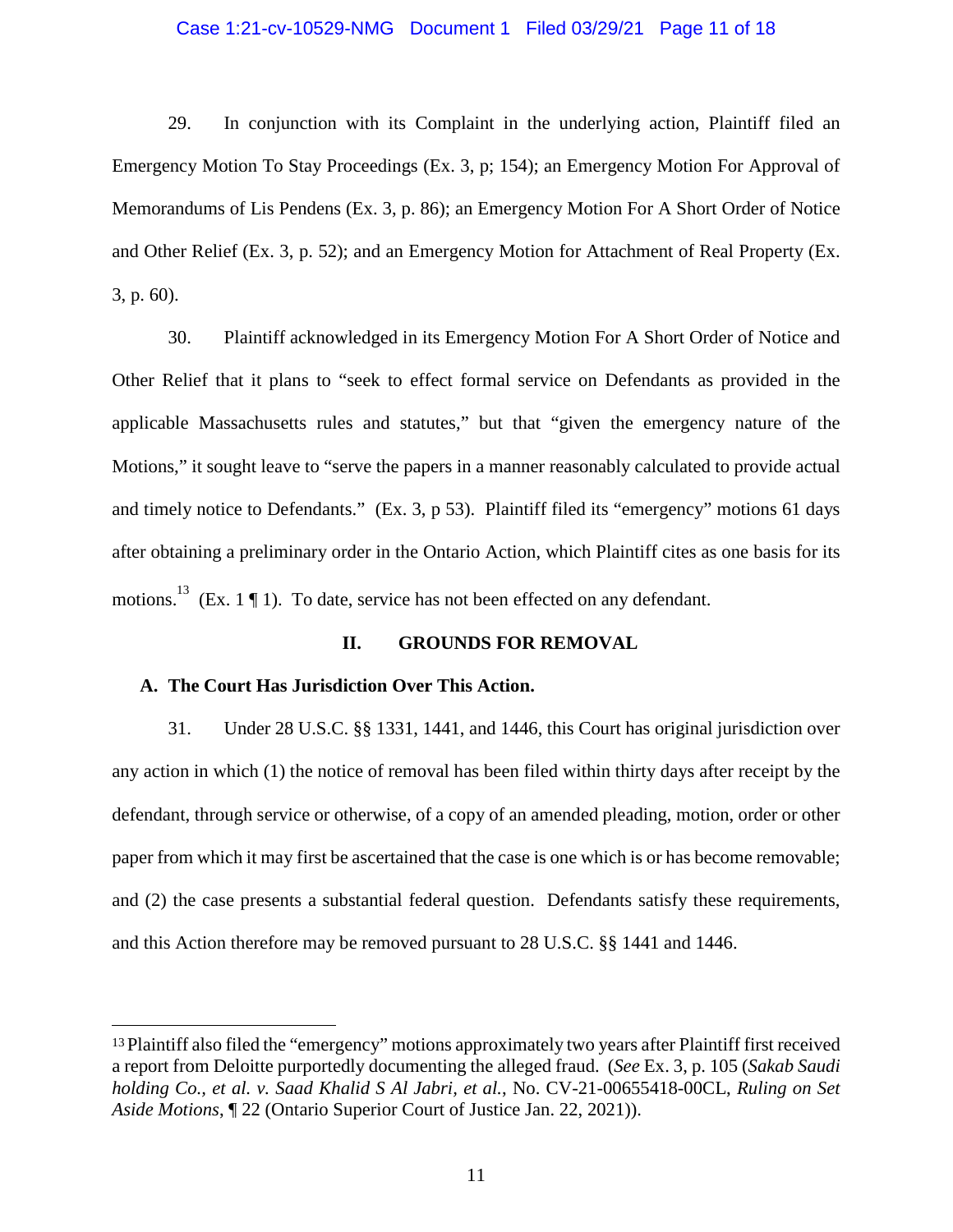### **B. Plaintiff's Claims Present a Substantial Federal Question.**

32. Complaints raising state law claims may nevertheless "aris[e] under the Constitution, laws, or treaties of the United States." 28 U.S.C. § 1331.

33. Federal jurisdiction over state law claims arises "if a federal issue is: (1) necessarily raised, (2) actually disputed, (3) substantial, and (4) capable of resolution in federal court without disrupting the federal-state balance approved by Congress." *Gunn v. Minton*, 568 U.S. 251, 258 (2013); *see also Atlantic Richfield Co. v. Christian*, 140 S. Ct. 1335, 1350 n.4 (2020); *Grable & Sons Metal Products, Inc. v. Darue Engineering & Mfg.*, 545 U.S. 308, 312 (2005).

34. A federal issue is "substantial where the resolution of the issue has 'broader significance . . . for the Federal Government.'" *Municipality of Mayaguez v. Corporacion Para el Desarollo del Oeste, Inc.*, 726 F.3d 8, 14 (1st Cir. 2013) (quoting *Gunn*, 568 U.S. at 1066). And "issues involving 'our relationship with other members of the international community must be treated exclusively as an aspect of federal law.'" *Republic of Philippines v. Marcos*, 806 F.2d 344, 352 (2d Cir. 1986) (quoting *Banco Nacional de Cuba v. Sabbatino*, 376 U.S. 398, 425 (1964)); *see also Pacheco de Perez v. AT&T Co.*, 139 F.3d 1368, 1377 (11th Cir. 1998) ("Where a state law action has as a substantial element an issue involving foreign relations or foreign policy matters, federal jurisdiction is present."); *Scrogin v. Rolls-Royce Corp.*, No. 3:10-CV-442 WWE, 2010 WL 3547706, at \*3 (D. Conn. Aug. 16, 2010).

35. The federal interest is particularly strong in cases involving "disputes in which a foreign government, or its instrumentality, is a named party to the lawsuit, or where the actions of a foreign government are a direct focus of the litigation." *Pacheco de Perez*, 139 F.3d at 1377 (citing *Sabbatino*, 376 U.S. at 425; *Republic of Philippines*, 806 F.2d at 353; *Republic of Iraq v. First Nat'l City Bank*, 353 F.2d 47 (2d Cir. 1965)).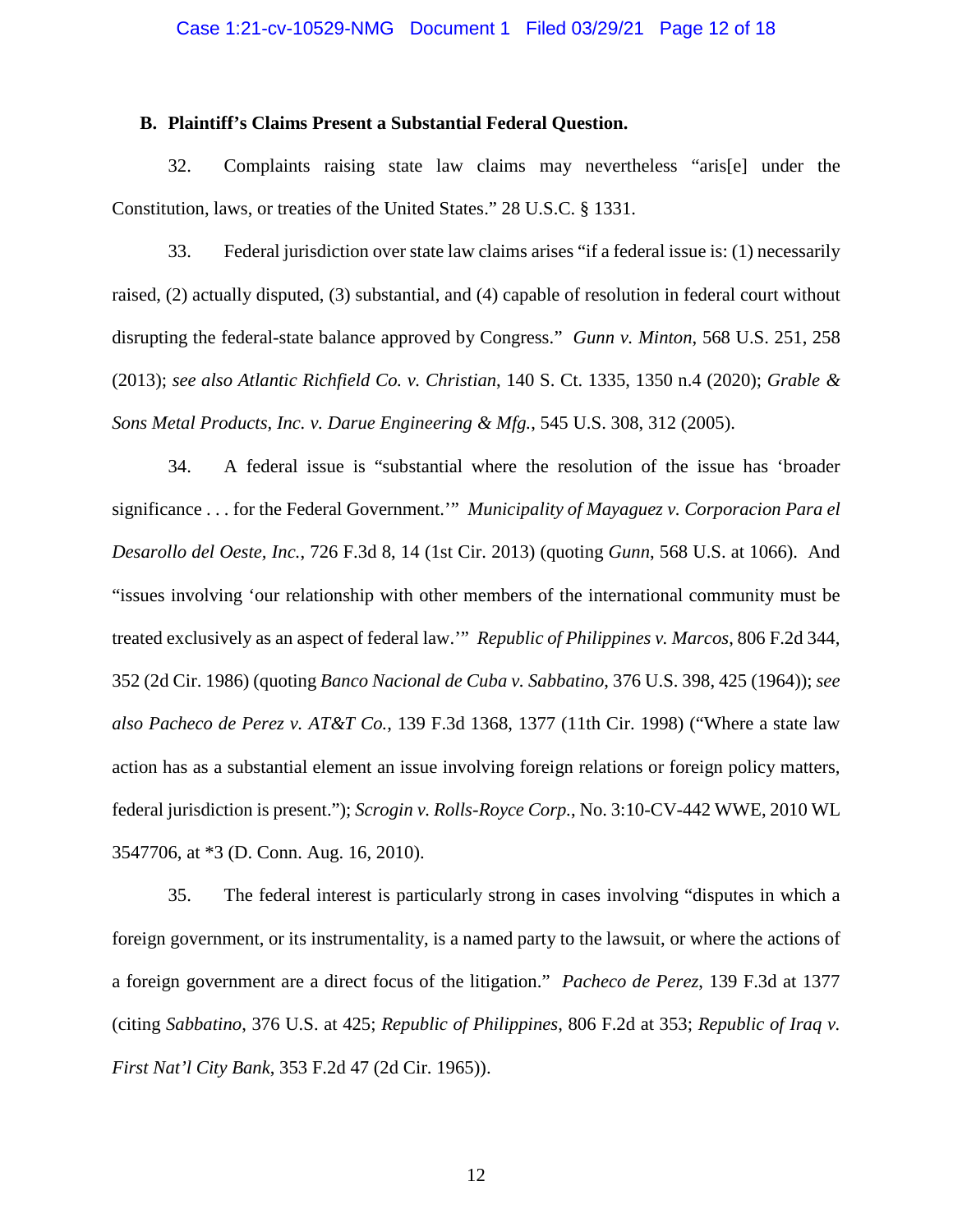### Case 1:21-cv-10529-NMG Document 1 Filed 03/29/21 Page 13 of 18

36. Sakab's parent company, Tahakom Investment Company, is wholly owned by the Public Investment Fund of Saudi Arabia, which is chaired and controlled by Crown Prince Mohammed bin Salman. (Ex. 1 ¶ 24). Sakab is an instrumentality of the Kingdom of Saudi Arabia, acting at the direction of bin Salman, seeking to attach assets in the United States based on the activities of the former (now disappeared) Crown Prince of Saudi Arabia bin Nayef.

37. According to Plaintiff's pleadings, the "fraudulent scheme" involves Dr. Saad's role in companies "established between 2008 and 2016 pursuant to a 2007 Royal Instruction issued by King Abdullah Bin Abdulaziz," and through which the Kingdom of Saudi Arabia conducted sensitive "anti-terrorism" and other national security operations. (*See* Ex. 1 ¶ 17).

38. Plaintiff alleges that Dr. Saad's conduct did not advance the counterterrorism, national security, and other goals under which Sakab and the other companies were organized, but instead constituted fraudulent activity. (*See* Ex. 1 ¶ 23).

39. Although Plaintiff alleges that "[t]he vast majority of financial transactions funneled through Sakab took place 'off-the-book' and were not recorded" (Ex. 1 ¶ 22), the financial arrangements of Sakab and the affiliated companies were opaque by design and at the direction of the then-leadership of the Kingdom of Saudi Arabia.

40. Plaintiff alleges that "nominee shareholders" were appointed to Sakab (Ex. 1  $\P$  19), but the entire purpose of the Sakab was to conceal the involvement of the Saudi government in covert operations. It would have defeated the purpose of the Royal Instruction if Saudi government officials held official roles recorded in the corporate records.

41. Plaintiff has made Dr. Saad's involvement in Sakab and Sakab's covert operations with partners, including the United States Government, central to this suit by alleging that Dr. Saad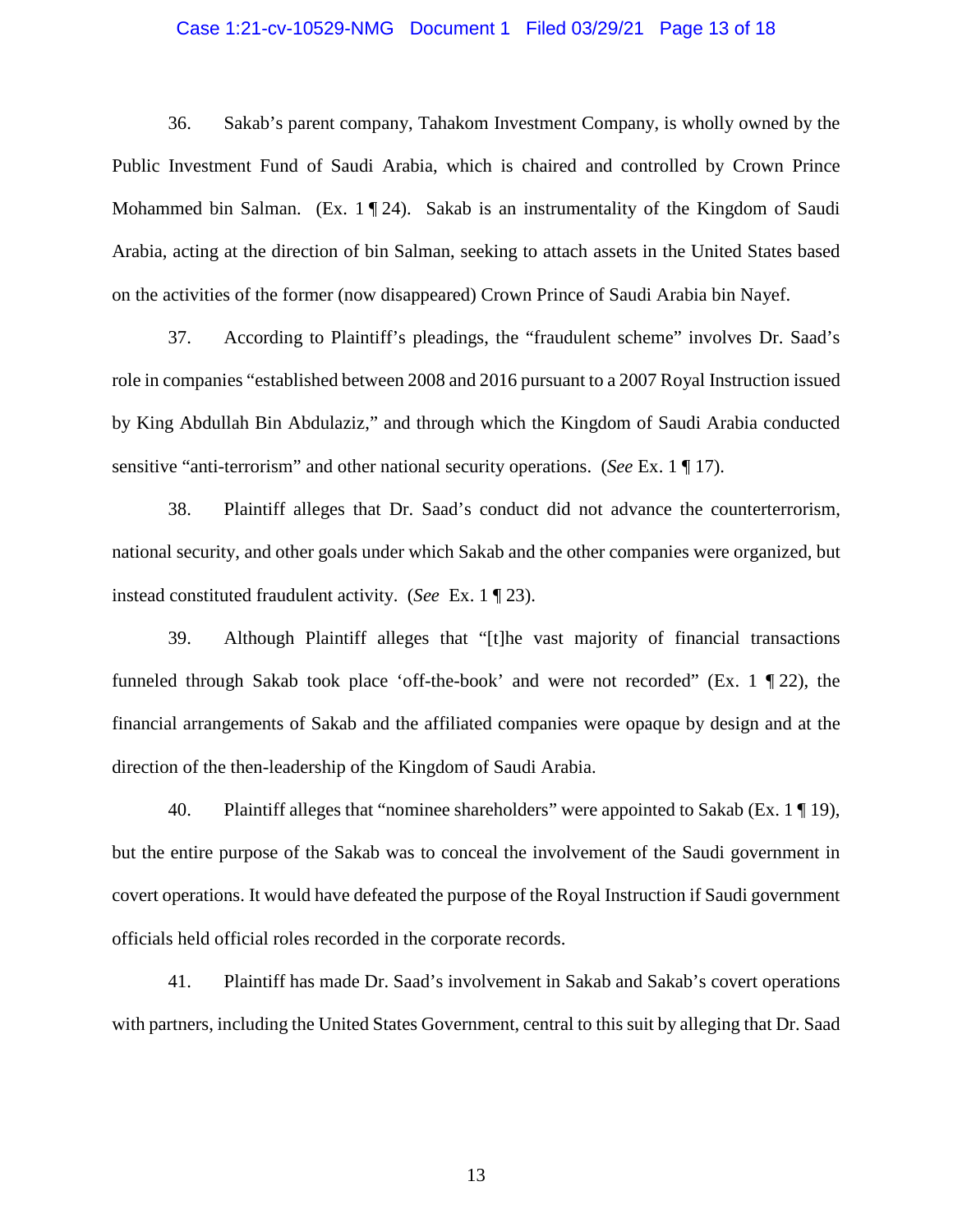### Case 1:21-cv-10529-NMG Document 1 Filed 03/29/21 Page 14 of 18

defrauded the Plaintiff while working at the direction of the then-Crown Prince and, often, in cooperation with the United States Government. (*See* Ex. 1 ¶ 2).

42. Deciding Plaintiff's claims will require the Court to examine the relationships between Sakab and its affiliated companies; the affiliated companies' accounting practices; financial transactions between Sakab or the affiliated companies and the United States Government; the extent to which Sakab and the affiliated companies and their officers, directors, and executives operated at relevant times in compliance with Saudi law; and whether their actions were taken at the direction of the then-leadership of the Kingdom and, at times, in coordination with the United States Government. It will also require the Court to assess the role of former Crown Prince Mohammed bin Nayef, who approved all expenditures of Sakab and its affiliated entities in his role as Interior Minister and Crown Prince, and who has now been disappeared by the current Crown Prince and detained in an unknown location in Saudi Arabia. And the Court will be required to assess the authority of Crown Prince bin Nayef to approve expenditures involving Dr. Saad even after Dr. Saad left the Saudi government but continued to be employed by the Crown Prince as an advisor and continued to support the sensitive activities of Sakab and its affiliated entities.

43. Plaintiff's claims will also require the Court to decide whether Dr. Saad's actions were consistent with the broad mandate ordered by the King in establishing the entities, including in the context of the Saudi partnership with the United States in engaging in counterterrorism activities. (*See* Ex. 1 ¶ 43).

44. Deciding the Plaintiff's claims in the underlying action will require the Court to evaluate whether certain alleged conduct was somehow fraudulent or whether it instead involved conduct undertaken pursuant to Sakab's original purpose—clandestine counterterrorism and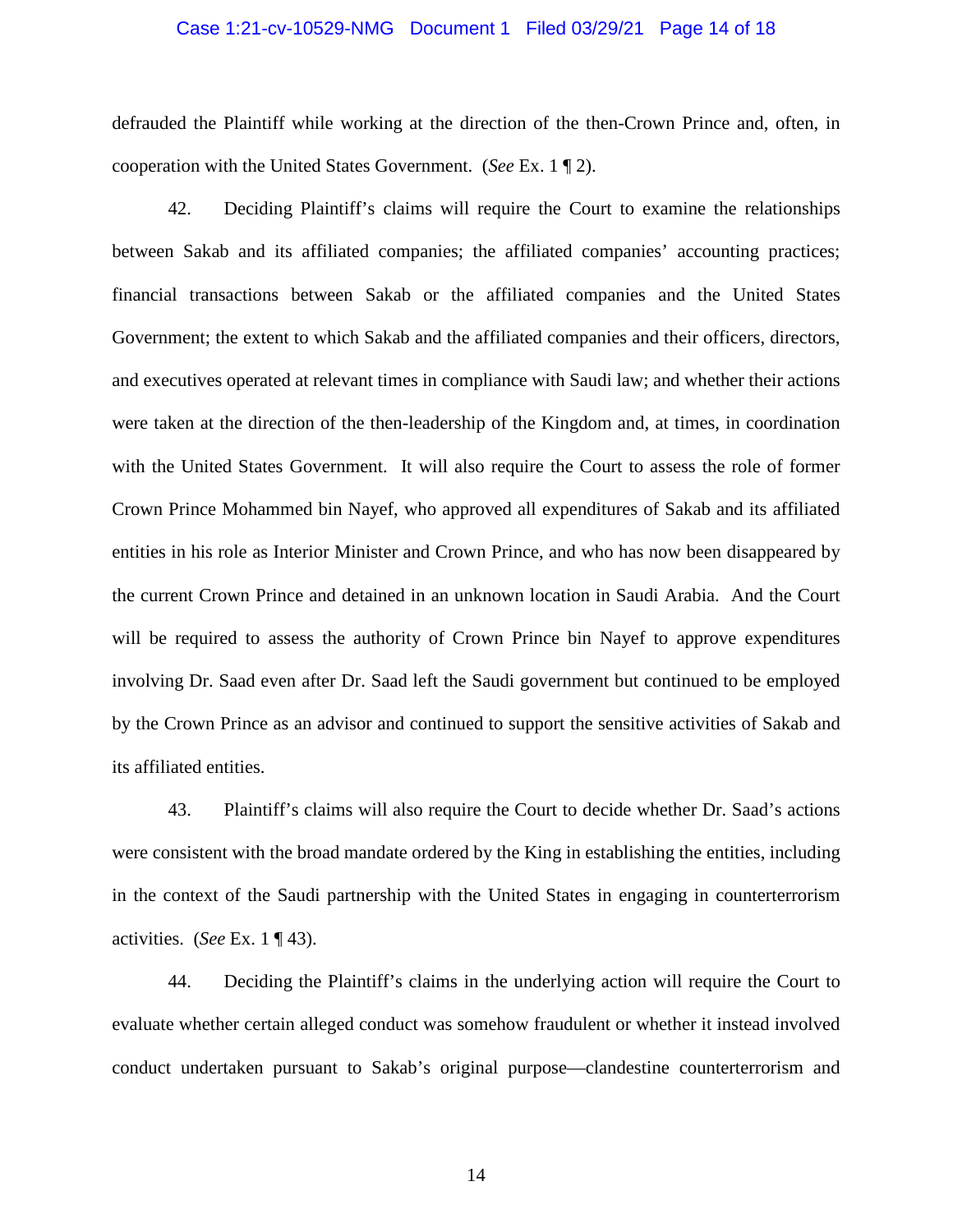### Case 1:21-cv-10529-NMG Document 1 Filed 03/29/21 Page 15 of 18

national security operations, often in partnership with the United States Government. Furthermore, the Court will need to determine whether Dr. Saad's alleged conduct was undertaken at the direction of then-leadership of the Kingdom, an absolute monarchy, even where the then-Crown Prince is now disappeared by the current Crown Prince. These issues have "broader significance" to the Federal Government. *See Municipality of Mayaguez*, 726 F.3d at 14 (internal citation omitted). They "involve[e] 'our relationship with other members of the international community [and] must be treated exclusively as an aspect of federal law.'" *Marcos*, 806 F.2d at 352 (quoting *Sabbatino*, 376 U.S. at 425); *see also McMahon v. Presidential Airways, Inc.*, 410 F. Supp. 2d 1189, 1201 (M.D. Fla. 2006).

45. Further, assessing Plaintiff's claims will implicate serious federal interests touching on the national security of the United States—about how the case should proceed in light of state secrets of the United States government. It is a question of federal law whether "it may be impossible to proceed with the litigation because—privileged evidence being inseparable from nonprivileged information that will be necessary to the claims or defenses—litigating the case to a judgment on the merits would present an unacceptable risk of disclosing state secrets, such that the matter should not be allowed to proceed at all." *Husayn v. Mitchell*, 938 F.3d 1123, 1135 (9th Cir. 2019) (internal quotations and citations omitted); *see also In re Nat'l Sec. Agency Telecommunications Recs. Litig.*, 483 F. Supp. 2d 934, 942 (N.D. Cal. 2007).

### **C. The Notice of Removal Is Timely.**

46. Under 28 U.S.C. § 1446(b), notice of removal of a civil action must be filed within thirty (30) days of the defendant's receipt of service of the summons and the Petition. Although Defendants have not yet received a summons, and do not waive their rights to challenge service of process, Plaintiff filed the Complaint on March 24, 2021. (Ex. 1); *see Novak v. Bank of New York*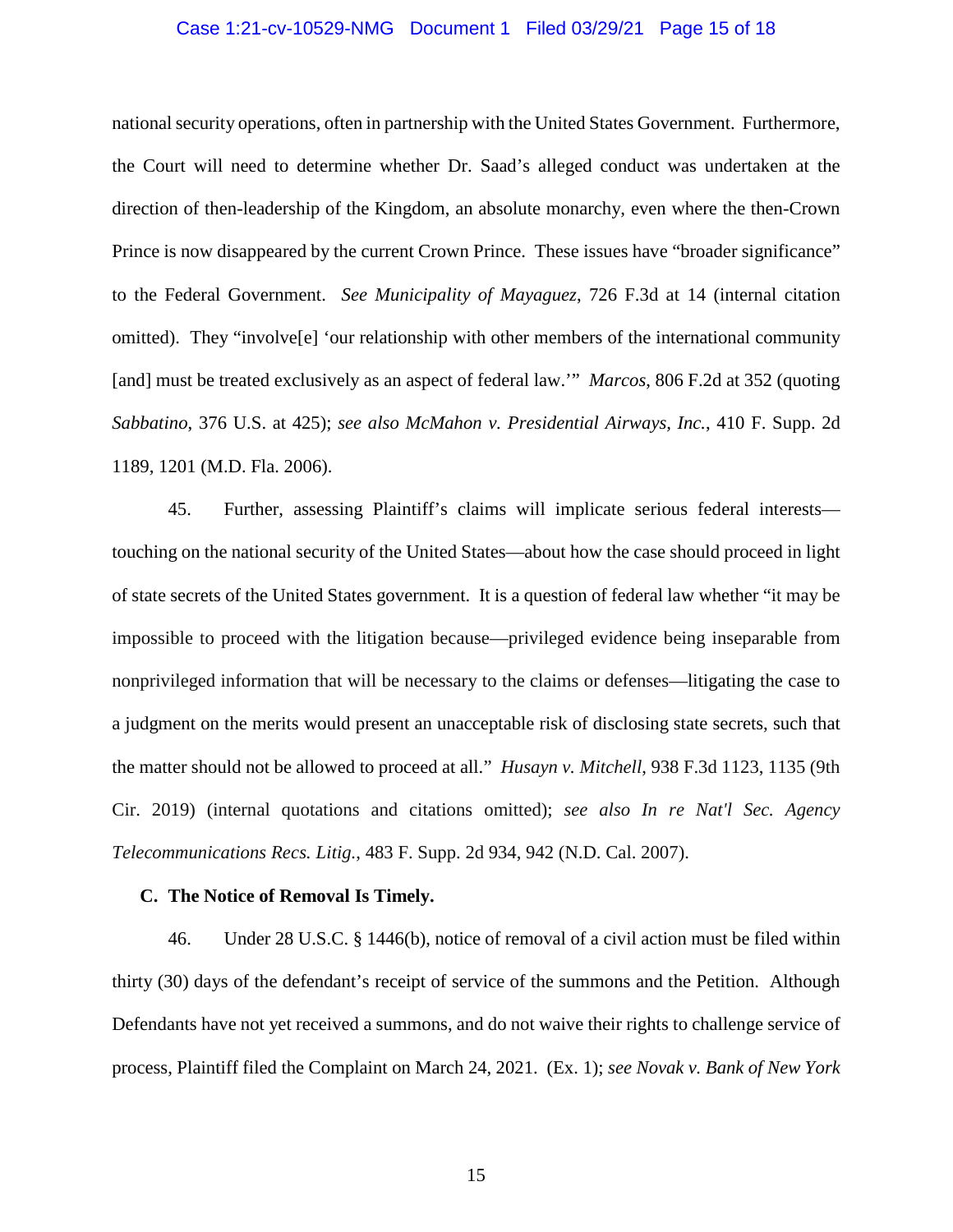### Case 1:21-cv-10529-NMG Document 1 Filed 03/29/21 Page 16 of 18

*Mellon Tr. Co., NA.*, 783 F.3d 910, 911 (1st Cir. 2015). This Notice of Removal is being filed prior to the first hearing scheduled in Superior Court on March 29, 2021.

#### **D. Defendants Have Satisfied All Other Requirements for Removal.**

47. No Responsive Pleadings Filed in State Court. Defendants have not filed any responsive pleadings or filed any papers responding to the Complaint in Suffolk County Superior Court. (Ex. 2).

48. Attachment of Pleadings. Pursuant to 28 U.S.C. § 1446(a), Defendants have attached all process, pleadings, or orders in the Action to this Notice of Removal as Exhibits 1-16. A true and correct copy of the docket for this Action is attached as Exhibit 2.

49. Intradistrict Assignment. Venue is proper in this Court under 28 U.S.C. § 1446(a) because it is the district court of the United States for the district and division within which the Action is pending.

50. Notice to State Court/Plaintiff. A copy of the Notice of Filing of Notice of Removal, attached as Exhibit 19, will promptly be filed with the clerk of the Suffolk Superior Court and served on Plaintiff pursuant to 28 U.S.C. § 1446(d). Defendants will also serve a copy of this Notice of Removal and the Notice of Filing of Notice of Removal upon counsel for Plaintiff by e-mail and first-class mail, in accordance with the certificate of service on this filing.

51. Joinder. All Defendants in the underlying action have consented to this Notice of Removal. (Exhibits 17 & 18).

### **NON-WAIVER OF DEFENSES**

52. Defendants Saad Khalid S Aljabri and Khalid Saad Khalid Aljabri expressly reserve all of their defenses. By removing this Action to this Court, Defendants do not waive any rights or defenses available under federal or state law. Defendants expressly reserve the right to move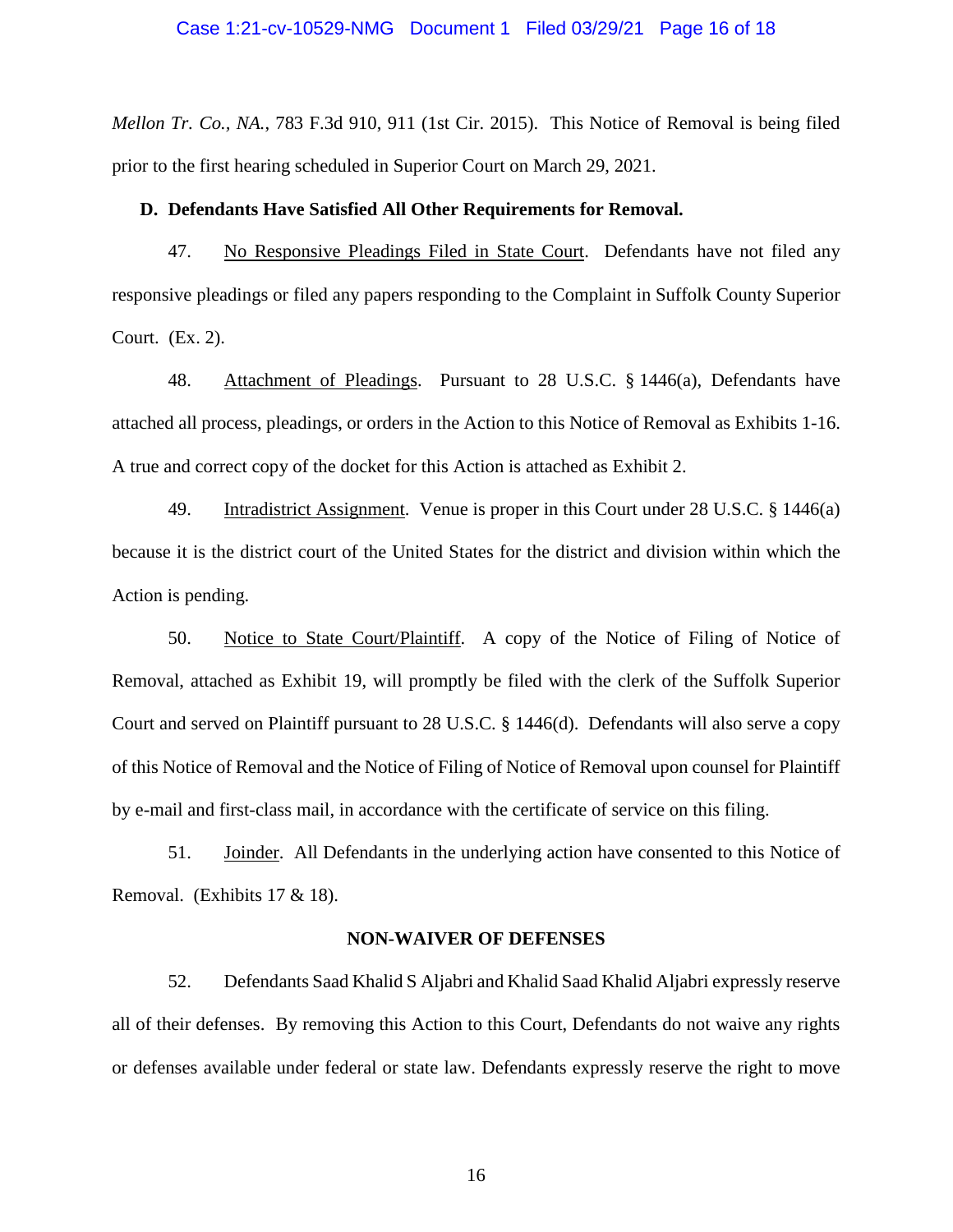### Case 1:21-cv-10529-NMG Document 1 Filed 03/29/21 Page 17 of 18

for dismissal of the Complaint pursuant to Rule 12 of the Federal Rules of Civil Procedure. Nothing in this Notice of Removal should be taken as an admission that this Court has personal jurisdiction over Defendants, that venue is proper, that Defendants were properly served in the Action, or that Plaintiff's allegations are sufficient to state a claim or have any substantive merit, nor do Defendants waive any rights to raise such challenges in this proceeding. *See Morris & Co. v. Skandinavia Ins. Co.*, 279 U.S. 405, 409 (1929) ("Petitioner suggests that, by removal of the case to the federal court, objection to jurisdiction over the person of respondent was waived. Our decisions are to the contrary."); *In re Lupron Mktg. & Sales Practices Litig.*, 245 F. Supp. 2d 280, 302 (D. Mass. 2003) (removal from state to federal court does not waive the right to object to a lack of personal jurisdiction) (citing *Nationwide Engineering & Control Systems, Inc. v. Thomas*, 837 F.2d 345, 347–348 (8th Cir. 1988)).

### **CONCLUSION**

WHEREFORE, Defendants hereby give notice that this action is removed from the Suffolk County Superior Court to the United States District Court for the District of Massachusetts.

Dated: March 29, 2021 Respectfully submitted,

/s/ *Scott C. Ford*  R. Robert Popeo (BBO #403360) Scott C. Ford (BBO # 629280) MINTZ, LEVIN, COHN, FERRIS, GLOVSKY AND POPEO, PC One Financial Center Boston, MA 02111 Phone: (617) 348-1744 Fax: (617) 542-2241 rrpopeo@mintz.com scford@mintz.com